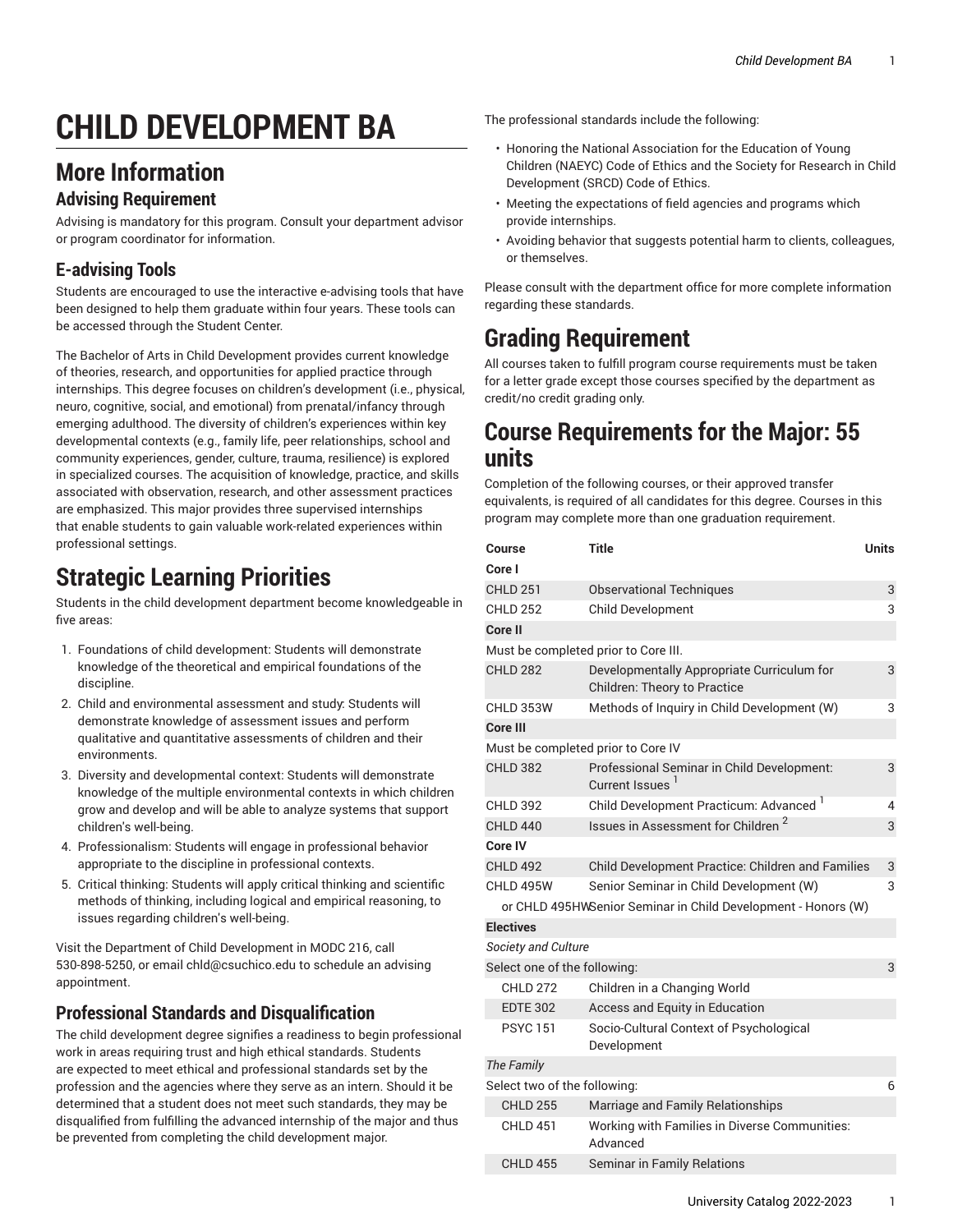| <b>Biological Influences</b>      |                                                                  |   |  |
|-----------------------------------|------------------------------------------------------------------|---|--|
| Select one of the following:<br>3 |                                                                  |   |  |
| <b>BIOL 303</b>                   | <b>Human Genetics</b>                                            |   |  |
| <b>BIOL 318</b>                   | <b>Biology of Childhood</b>                                      |   |  |
| <b>CHLD 321</b>                   | Risk and Resilience in Development                               |   |  |
| <b>Developmental Periods</b>      |                                                                  |   |  |
| Select one of the following:      |                                                                  | 3 |  |
| <b>CHLD 350</b>                   | Prenatal-Infant Development: Advanced                            |   |  |
| <b>CHLD 351</b>                   | Toddler-Early Childhood Development: Advanced                    |   |  |
| <b>CHLD 354</b>                   | The School-Aged Child                                            |   |  |
| <b>CHLD 357</b>                   | Adolescent Development                                           |   |  |
| <b>Developmental Topics</b>       |                                                                  |   |  |
| Select one of the following:      |                                                                  | 3 |  |
| CHLD 333W                         | Children's Gender and Sexuality Development (W)                  |   |  |
| <b>CHLD 360</b>                   | Social-Emotional Intelligence: Development and<br>Learning       |   |  |
| <b>Depth Core</b>                 |                                                                  |   |  |
|                                   | Select nine units from the following areas: 3                    | 9 |  |
| <b>Families and Programs</b>      |                                                                  |   |  |
| <b>NFSC 100</b>                   | <b>Basic Nutrition</b>                                           |   |  |
| <b>PHHA 321</b>                   | <b>Community Health</b>                                          |   |  |
| PHHA/WMST                         | Women's Health                                                   |   |  |
| 368                               |                                                                  |   |  |
| <b>PHIL 323W</b>                  | Moral Issues in Parenting (W)                                    |   |  |
| <b>PSYC 345</b>                   | Psychology of Women                                              |   |  |
| <b>PSYC 353</b>                   | Learning in the Young Child                                      |   |  |
| <b>PSYC 391</b>                   | Psychology of Prejudice, Hate, and Violence                      |   |  |
| <b>PSYC 393</b>                   | Psychology of Romantic Relationships                             |   |  |
| SOCI/WMST<br>230                  | Women in Contemporary Societies                                  |   |  |
| <b>SOCI 335</b>                   | Women, Work, and Family                                          |   |  |
| <b>SWRK170</b>                    | Social Welfare Institutions: A Response to Power<br>and Scarcity |   |  |
| <b>SWRK 200</b>                   | Diversity and Social Justice                                     |   |  |
| <b>SWRK 202</b>                   | Human Behavior Across the Lifespan                               |   |  |
| <b>Programs and Professions</b>   |                                                                  |   |  |
| <b>CHLD 299</b>                   | <b>Special Problems</b>                                          |   |  |
| <b>CHLD 399</b>                   | <b>Special Problems</b>                                          |   |  |
| <b>CHLD 456</b>                   | Administration of Child Development Programs:<br>Advanced        |   |  |
| <b>CHLD 462</b>                   | Adult Supervision in Child Development Programs:<br>Advanced     |   |  |
| <b>CHLD 499</b>                   | <b>Special Problems</b>                                          |   |  |
| <b>KINE 302</b>                   | Foundations of Childhood Physical Education                      |   |  |
| <b>MUSC 326</b>                   | Music for Children                                               |   |  |
| <b>THEA 311</b>                   | Children's Lit in Performance                                    |   |  |
| <b>SWRK 320</b>                   | Child Welfare                                                    |   |  |
| <b>Special Education</b>          |                                                                  |   |  |
| <b>KINE 315</b>                   | Introduction to Adapted Physical Activity                        |   |  |
| <b>KINE 520</b>                   | <b>Interdis Autism Clinic</b>                                    |   |  |
| SPED 343                          | Overview of Special Education                                    |   |  |
| <b>SPED 561</b>                   | Curriculum and Instruction for Inclusive Settings                |   |  |
| <b>SPED 580</b>                   | Introduction to Autism Spectrum Disorders                        |   |  |

| <b>Elementary Focus</b> |                                                                              |    |
|-------------------------|------------------------------------------------------------------------------|----|
| <b>EDTE 255</b>         | Introduction to Democratic Perspectives in K-12<br>Teaching                  |    |
| <b>EDTE 451</b>         | <b>Health Education for Secondary School Teachers</b>                        |    |
| <b>EDTE 520</b>         | <b>Fundamentals of Teaching Practice for Elementary</b><br>Teachers          |    |
| <b>ENGL 471</b>         | Intensive Theory and Practice of Second Language<br>Acquisition              |    |
| <b>PSYC 414</b>         | Psychology of Teaching                                                       |    |
| <b>Youth Focus</b>      |                                                                              |    |
| <b>ARTE 493</b>         | Development of Children's Art (P-8)                                          |    |
| <b>ARTE 494</b>         | Development of Youth Art                                                     |    |
| <b>EDCI 557</b>         | Literature for Children and Young Adults for a<br><b>Multicultural World</b> |    |
| <b>PSYC 355</b>         | Survey of Child and Adolescent Psychology                                    |    |
| <b>SOCI 484</b>         | Youth, Crime, and Delinguency                                                |    |
| <b>Total Units</b>      |                                                                              | 55 |

 $1$  CHLD 382 and CHLD 392 must be taken concurrently.

 $2$  CHLD 440 may be taken concurrently with Core IV.

 $^3$  Courses from the Study Abroad, Camp Adventure, declared minors, and additional majors may be eligible for substitution in this area. Make an advising appointment for details.

#### **Obtaining a Child Development Permit**

If you are interested in teaching or directing in a child development center with young children (0-8 years of age), you may want to obtain a Child Development (CD) Permit. Having a CD Permit may be required or highly recommended for certain types of centers (e.g., Title V Programs, Child Development programs funded by the State Department of Education, Head Start). For more information about obtaining a CD Permit, contact your academic advisor or the Department of Child Development office.

### **Electives Requirement**

To complete the total units required for the bachelor's degree, select additional elective courses from the total University offerings. You should consult with an advisor regarding the selection of courses which will provide breadth to your University experience and possibly apply to a supportive second major or minor.

# **Honors in the Major**

Honors in the Major is a program of independent work in your major. It requires 6 units of honors course work completed over two semesters.

The Honors in the Major program allows you to work closely with a faculty mentor in your area of interest on an original performance or research project. This year-long collaboration allows you to work in your field at a professional level and culminates in a public presentation of your work. Students sometimes take their projects beyond the University for submission in professional journals, presentation at conferences, or academic competition. Such experience is valuable for graduate school and professional life. Your honors work will be recognized at your graduation, on your permanent transcripts, and on your diploma. It is often accompanied by letters of commendation from your mentor in the department or the department chair.

Some common features of Honors in the Major program are: